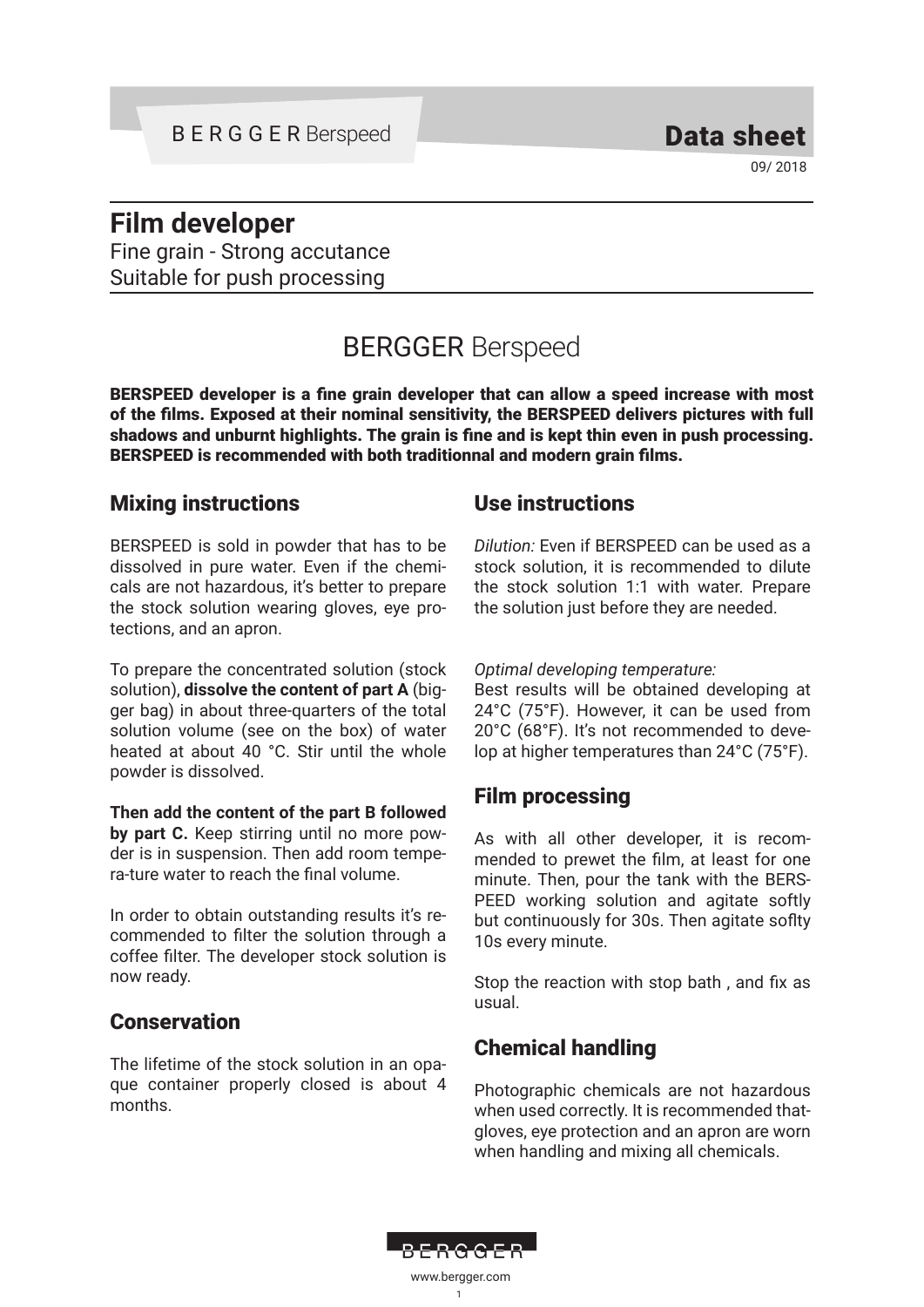## Developing times

The following developing times are given as a starting point, to reach a contrast value of γ=0,70. These developing times can be adapted, depending on the photographer's needs. From 20° to 24°, the given developing times allows a soft grain and a wide range of grey.

| <b>Film</b>              | <b>ISO</b> | <b>Dil</b> | $20^\circ$ | 21°   | $22^\circ$ | $24^\circ$ |
|--------------------------|------------|------------|------------|-------|------------|------------|
| <b>BERGGER Pancro400</b> | 400        | $1 + 1$    | 11'        | 10'15 | 9'15       | 8'         |
|                          | 800        | $1 + 1$    | 15'        | 13'45 | 12'40      | 10'50      |
|                          | 1600       | $1 + 1$    | 19'        | 17'30 | 16'10      | 13'45      |
| Ilford FP4+              | 125        | $1+1$      | 9'15       | 8'30  | 10'15      | 8'45       |
| Ilford HP5+              | 400        | $1+1$      | 10'        | 9'15  | 8'30       | 7'30       |
|                          | 800        | $1 + 1$    | 17'        | 15'45 | 14'30      | 12'15      |
|                          | 1600       | $1+1$      | 22'        | 20'30 | 19'        | 16'        |
| Ilford Delta 100         | 100        | $1 + 1$    | 10'        | 9'15  | 8'30       | 7'30       |
| Ilford Delta 400         | 400        | $1 + 1$    | 11'30      | 10'40 | 9'15       | 8'15       |
| Ilford Delta 3200        | 800        | $1 + 1$    | 14'        | 16'30 | 15'15      | 10'15      |
|                          | 1600       | $1 + 1$    | 16'        | 8'40  | 8'         | 11'50      |
|                          | 3200       | $1 + 1$    | 18'        | 7'20  | 6'45       | 13'        |
| Ilford SFX 200           | 200        | $1 + 1$    | 15'30      | 14'15 | 13'15      | 13'15      |
| Kodak Tri-x 400          | 400        | $1 + 1$    | 11'        | 10'15 | 9'15       | $8^\prime$ |
|                          | 800        | $1 + 1$    | 15'30      | 14'15 | 13'15      | 13'15      |
| Kodak Tmax 100           | 100        | $1 + 1$    | 11'        | 10'15 | 9'15       | $8^\prime$ |
| Kodak Tmax 400           | 400        | $1 + 1$    | 10'45      | 10'   | 9'         | 7'30       |
| Fujifilm Acros 100       | 100        | $1+1$      | 11'        | 10'15 | 9'15       | $8'$       |
| Fomapan 100              | 100        | $1 + 1$    | 8'         | 7'20  | 6'45       | $6'$       |
| Fomapan 200              | 200        | $1+1$      | 10'        | 9'15  | 8'30       | 7'15       |
| Fomapan 400              | 400        | $1+1$      | 12'        | 11'   | 10'15      | 8'45       |
| Rollei RPX 100           | 100        | $1 + 1$    | 11'        | 10'15 | 9'15       | 8'         |
| Rollei RPX 400           | 400        | $1 + 1$    | 12'30      | 11'30 | 10'40      | 9'         |